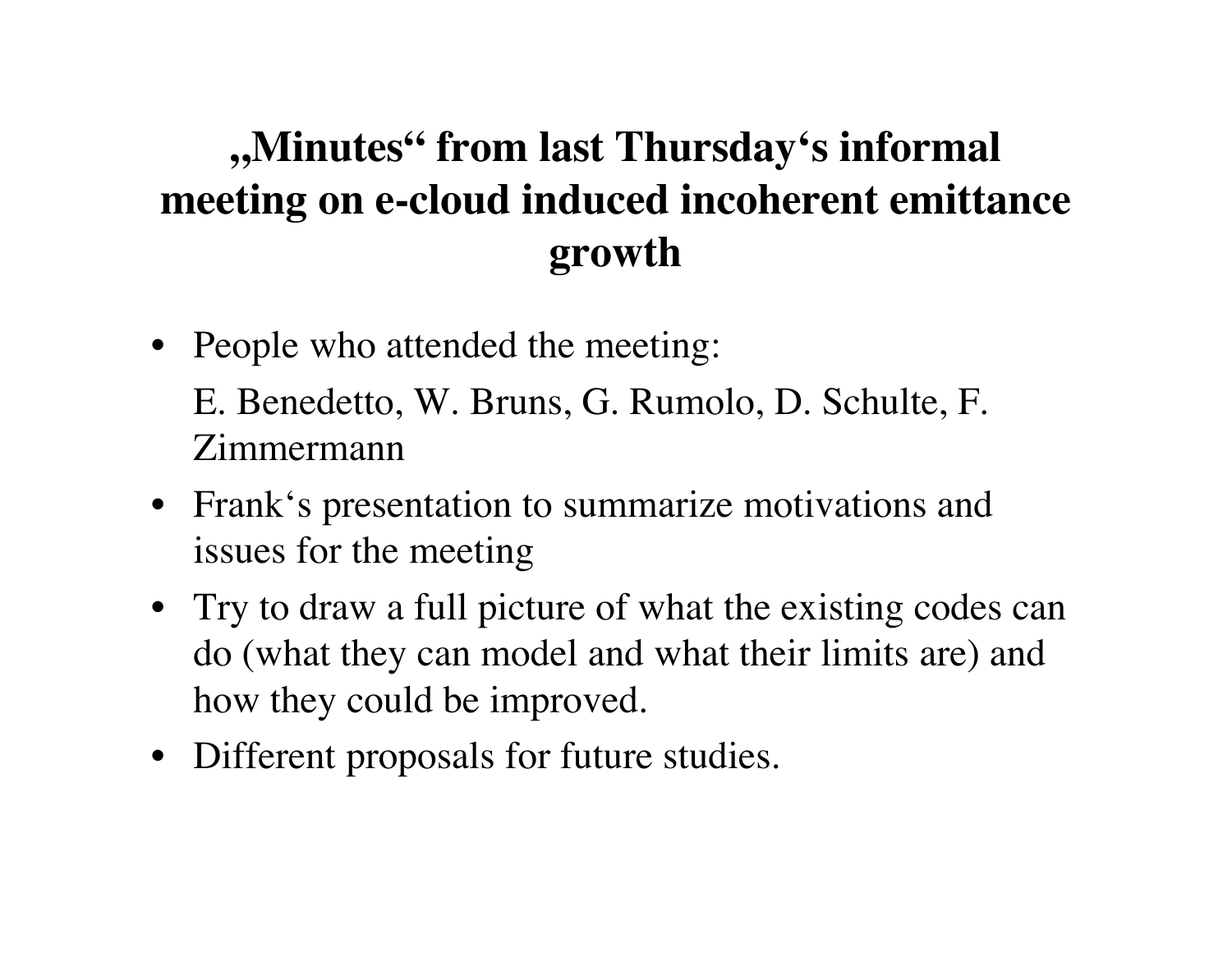## **HEADTAIL** (CERN)

• It correctly models the interaction bunch-ecloud, a limit is given by the numerical noise introduced by the finite grid size in the transverse directions (but the beam is always spread over at least 10 x 10 cells).

D. Schulte pointed out that there are many ways to minimize the numerical noise coming from the discretization (like symmetrizing the electron distribution)

- The interaction bunch-ecloud can happen once per turn to speed up the computation (but the lumped nonlinear kick would excite all resonances), or it can be smeared over many interaction points per turn, with the possibility of choosing different beta functions (and -planned- phase advances) between them.
- It can be run with turn-by-turn (or IP-to-IP) field calculation (but time consuming!) or in a frozen fashion, storing the field distribution and using it for many turns (no different beta functions in this case!)
- It can use as initial electron distribution the one coming from the build up code **ECLOUD**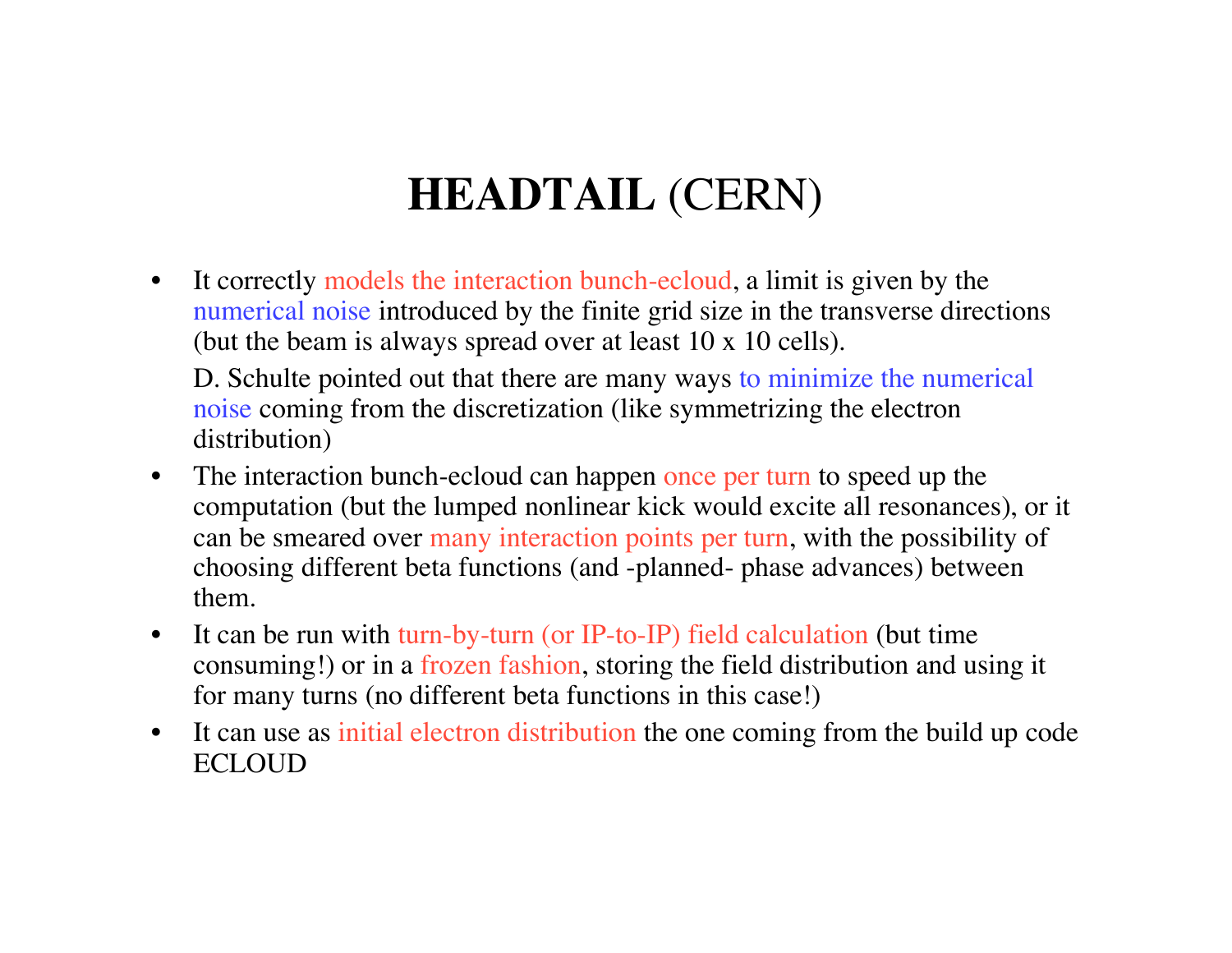# **MICROMAP** (GSI)

- It is an optics program and therefore contains a refined model of the lattice (only the correct resonance lines are excited)
- A rough model of the interaction bunch-ecloud is implemented:
	- The value of the central density as the bunch goes through the e-cloud is taken from a HEADTAIL simulation
	- A Gaussian approximation of the e-cloud is then constructed starting from this value and the analytical field expression is used (noiseless!)
	- The size of the Gaussian changes as the bunch passes, because the density increases (but also exhibits some peaks corresponding to the "focusing" times of the pinch") and the charge is conserved
- Results from the correct HEADTAIL pinch passed to the MICROMAP are not available so far.
	- How many pinches (3D) have to be passed? In principle as many as the number of different beam cross sections at the interaction points...
- Uses frozen field approximation
	- For how many turns does it deliver correct results? Bunch shortens, its size grows, its intensity decreases...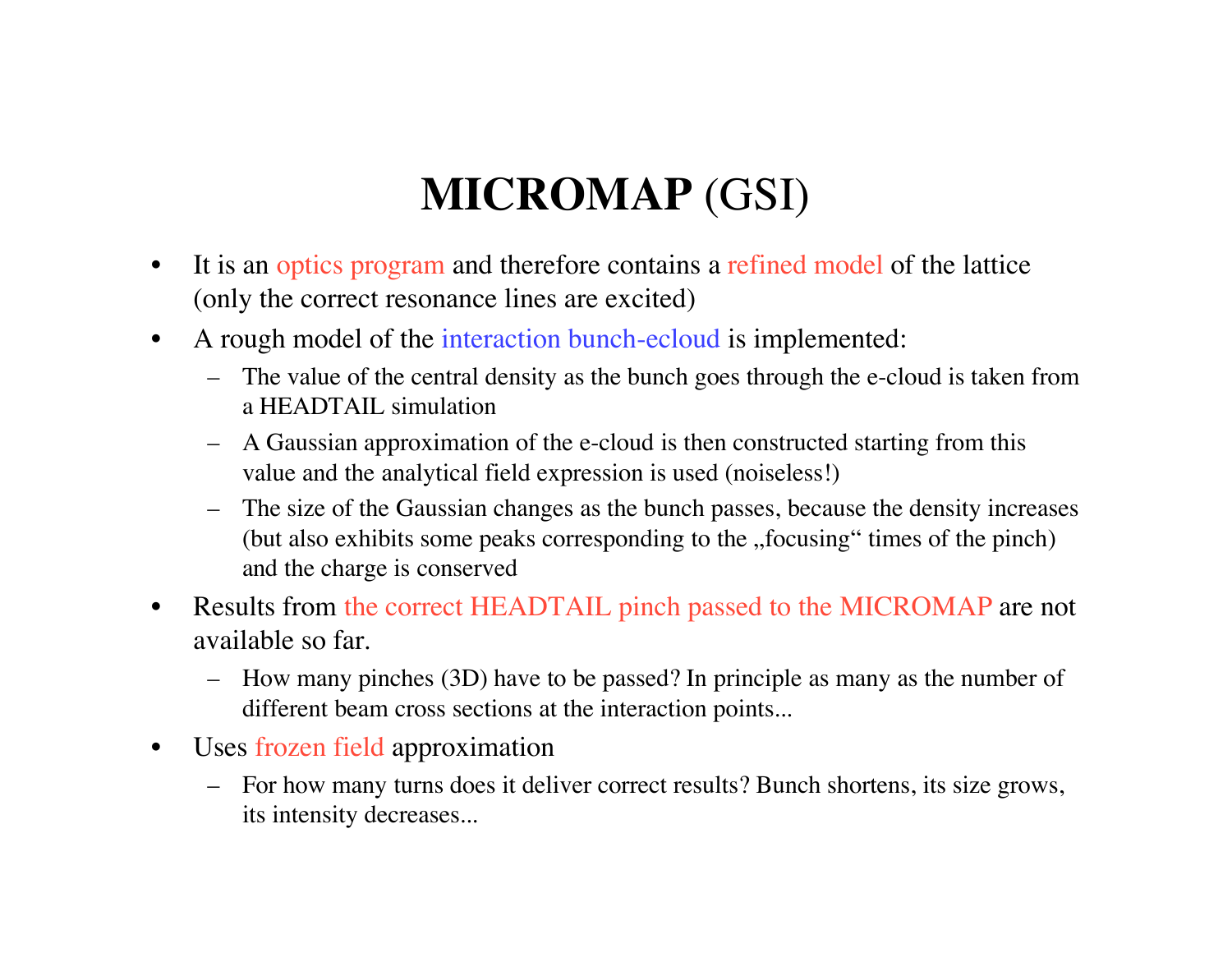# **FAKTOR2** (CERN)

- It is so far an electron/ion build up code
	- Electron/ion generation, electron secondary emission
	- Electron/ion tracking in the beam and their own space charge field.
- Interesting because:
	- It can deal with 2D arbitrary boundary conditions (beam pipe shape)
	- Fine meshing for the calculation of space charge field
	- Grooved surfaces, clearing electrodes
- Benchmarked with ECLOUD, it delivers now the same growth time for the build up and same saturation density value.
- It is presently being extended to a 3D code, but the computation time is still too large (certainly more than 2 days for a build up over an SPS bunch train!)
- It potentially contains the information to be extended to a self-consistent buildup + instability code (i.e. the e-cloud space charge field), but **the action of the electron cloud back on the bunch is so far not included in the model**
	- How would the macroparticle model for the beam/bunch be?
	- How would the bunch propagation along the accelerator be modeled?